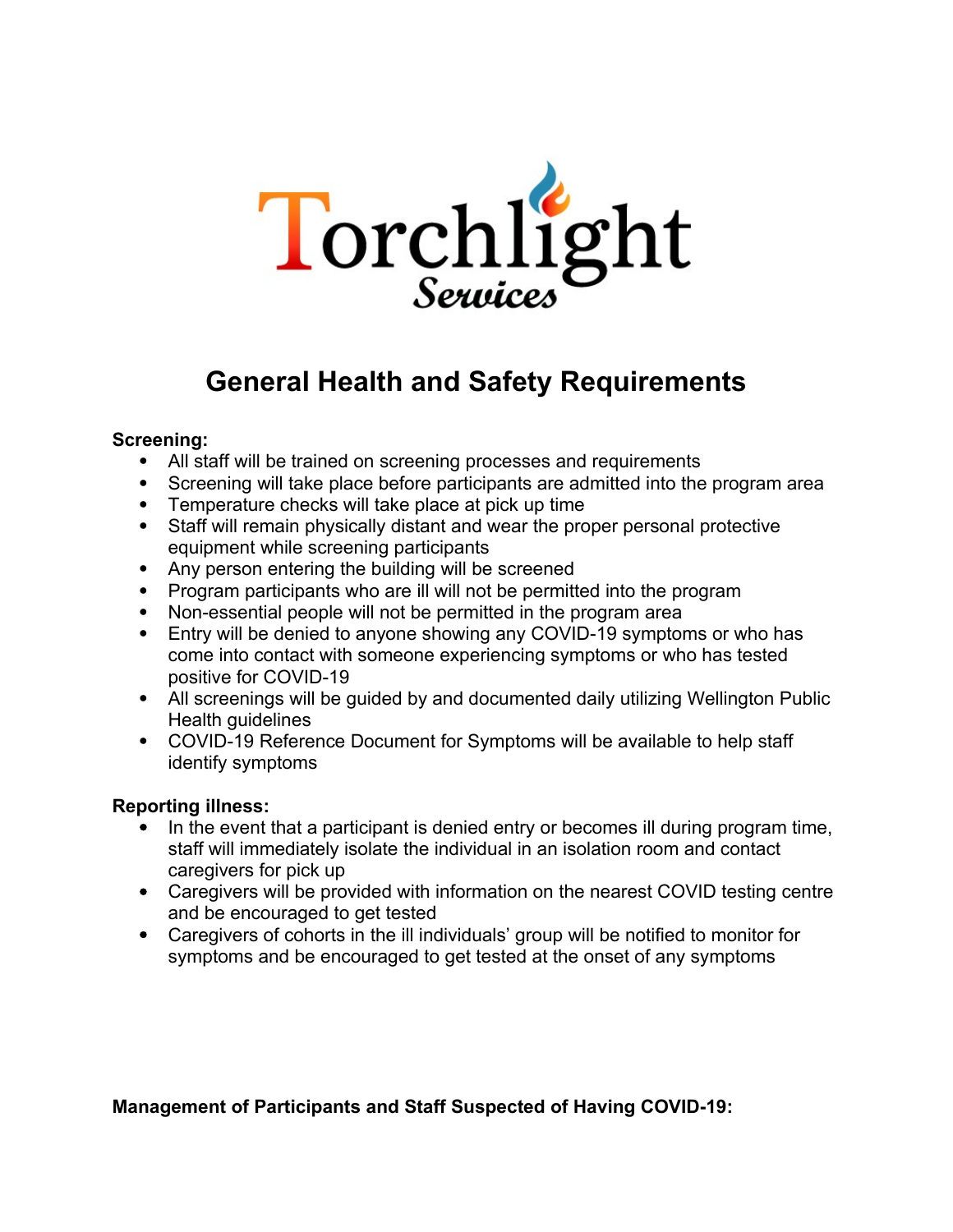- 1. Isolation
	- Symptomatic participants will be immediately separated from the rest of the program participants
	- Caregivers must be available to pick up the participants during program time
	- Caregivers will be provided with information on the nearest COVID testing centre and be encouraged to get tested
	- Caregivers of cohorts in the ill individuals' group will be notified to monitor for symptoms and be encouraged to get tested at the onset of any symptoms
	- Program participants and staff who were present when a participant became ill will be identified as a close contact
- 2. Contact Caregiver
	- Caregivers will be notified immediately if their participant begins to show symptoms and will be asked to come and pick them up immediately
- 3. Contact Wellington-Dufferin-Guelph Public Health
	- Contact the WDGPH COVID-19 Call Centre at 1-800-7293 to report suspected COVID-19 cases
- 4. Contact external service providers and agencies
	- For contact tracing purposes, outside agencies (mobility services, Live and Learn, Community of Hearts etc.) will be advised that a Torchlight participant is suspected of having COVID.
- 5. Serious Occurrence Reporting
	- As per Ministry requirements, any suspected cases of COVID will be documented and submitted in a Serious Occurrence Report

## **Returning to Program WITHOUT getting a COVID test: Participants may return if ALL of the following conditions are met:**

- Self-isolate for 14 days
- A doctor has diagnosed them with another illnesss
- They do not a fever (without using medication)
- It has been at least 24 since their symptoms started improving

### **Returning to Program after a NEGATIVE COVID test: Participants may return if ALL of the following conditions are met:**

- There is NO fever (without using medication)
- It has been at least 24 hours since their symptoms started improving (if they had symptoms)
- Documented proof of the negative test

**Returning to Program after a POSITIVE COVID test: Any participants who test positive for COVID-19 will remain in isolation until 3 conditions have been met**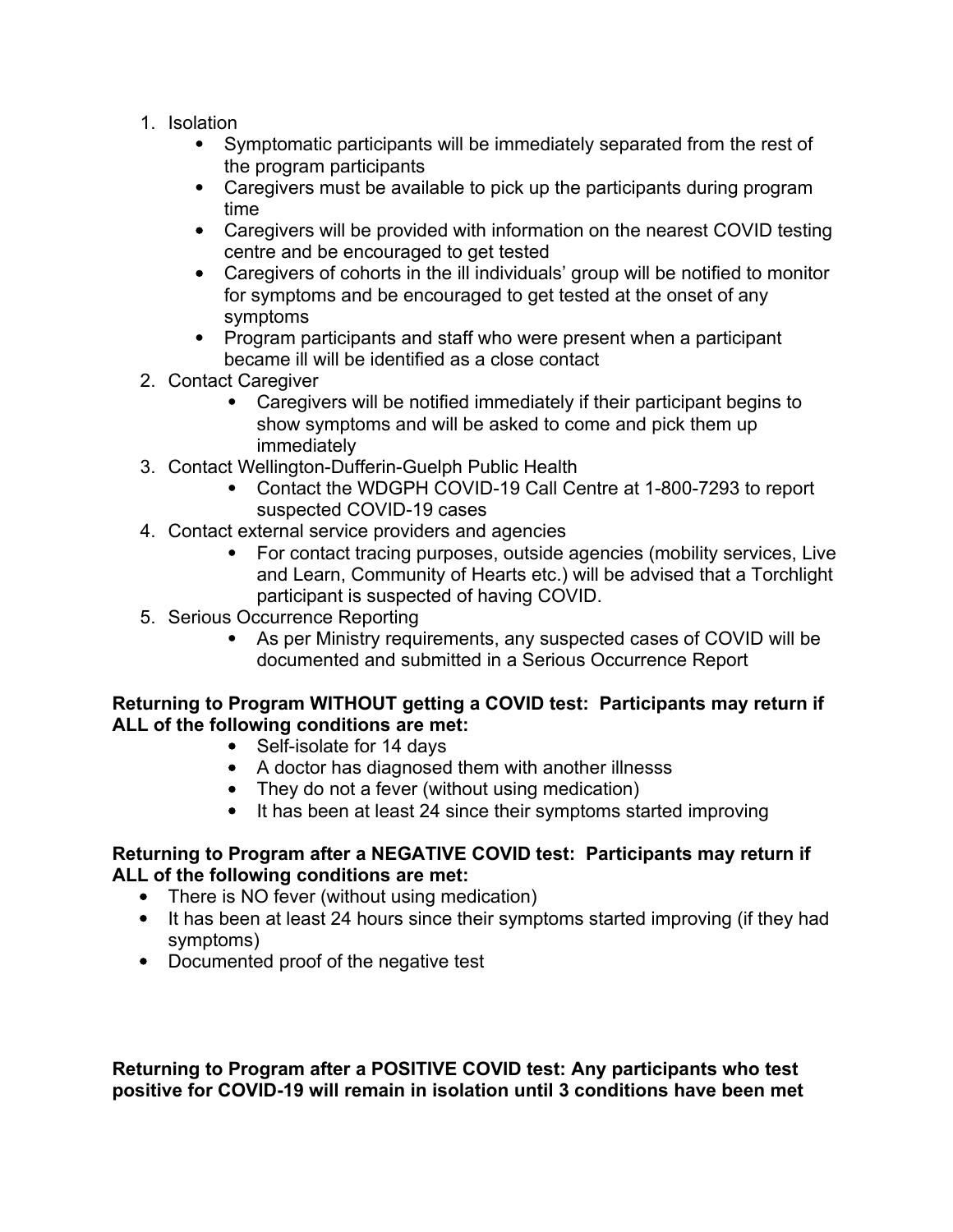- Self-isolate for 14 days following the day symptoms started (if symptoms are present)
- There is no fever
- The symptoms have been improving for at least 72 hours
- Household member of a positive case MUST isolate for 14 days

## **Positive COVID test result protocols:**

- All program participants will be notified of any positive test results among staff or participants and will be advised to self-monitor
- Deep cleaning of Torchlight Services will occur
- Torchlight will close for a period of 14 days
- Torchlight will connect with public health for any further guidance prior to reopening
- Serious Occurrence Reporting
- As per Ministry requirements, any suspected cases of COVID will be documented and submitted in a Serious Occurrence Report

### **Returning to Program after a HOUSEHOLD member or other CLOSE CONTACT is tested for COVID:**

- Self-isolate until test results are confirmed
- Monitor for symptoms, seek testing if symptoms develop

## **If household member tests negative:**

• Participant is welcome to return to program

## **If household member tests positive:**

- Participant must self-isolate for 14 days after the date of the test result
- Participant must be symptom free

## **Participants, Capacity and Group Size:**

- Cohorts will not exceed the maximum of 8 participants and 2 staff
- Program space will be large enough to allow physical distancing during program time and lunch breaks
- Only 1 person will be allowed in each washroom at a time to ensure physical distancing
- As per Wellington-Dufferin Public Health, program participants and staff are required to wear masks, if mask wearing is not feasible, face shields may be used as an alternative (except during scheduled meal times)

**Drop Off and Pick Up:**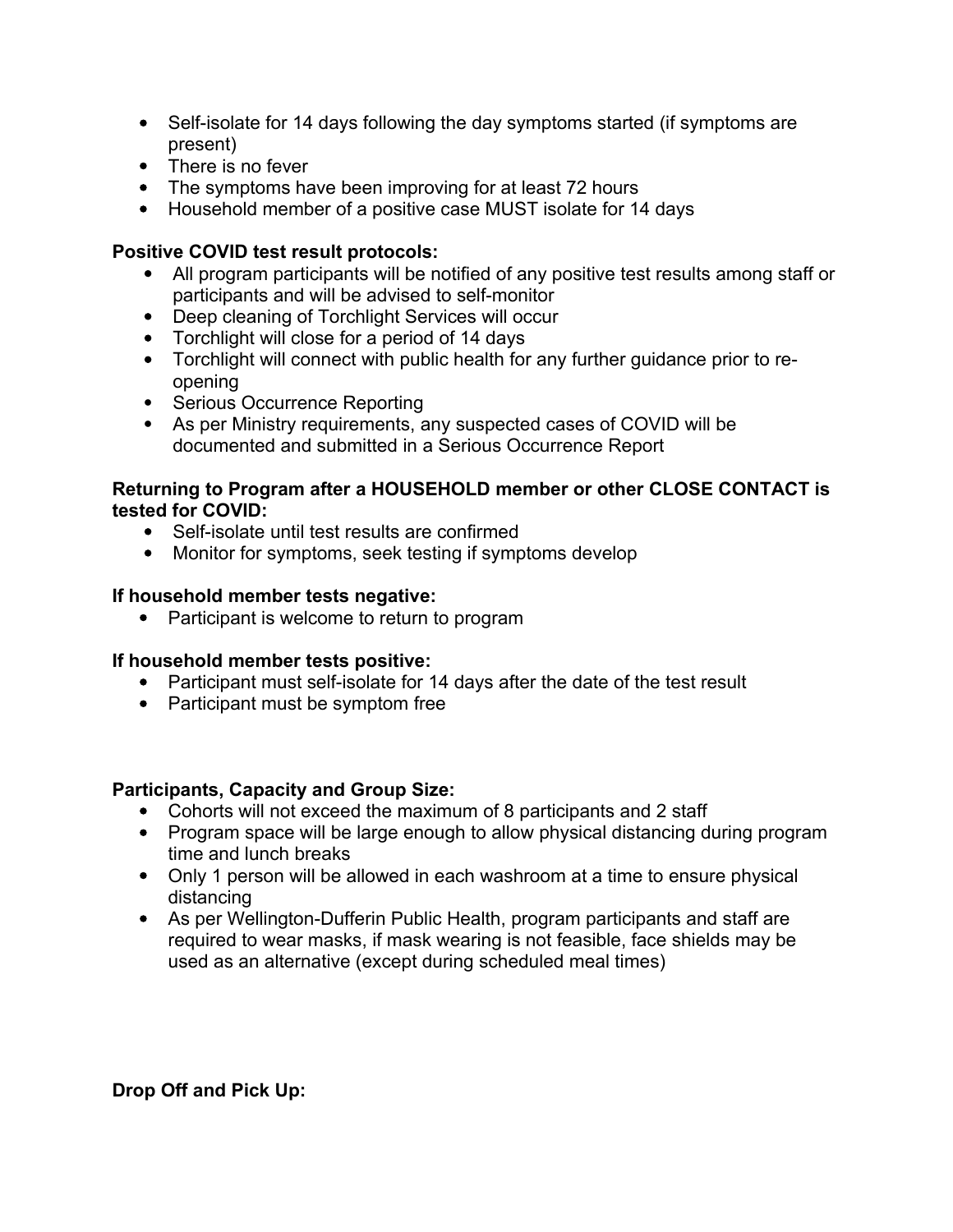- Only program participants from the same household can travel together (except those taking the mobility bus or taxi's)
- Drop off and pick will take place in the designated area ONLY
- Entry door to the screening location will be locked to control the number of individuals in the screening area
- Physical distancing during drop and pick up must be respected
- Only 1 participant will be permitted in the screening area at a time
- Hand sanitizer will be used prior to entry to the program area
- Only program participants, staff and essential workers (ie contractors) will be given access to the program area

### **Signage Posted:**

- Proper handwashing and handwashing reminders
- Infection prevention
- Face covering information
- Symptom information
- Stop signs (utilized to reduce surface contacts)
- Physical distancing markers on the floors

## **Programming:**

- Only materials that can be disinfected will be used
- All single use materials (ie craft materials) will be measured out for each participant and any remaining items will be disposed of after each use
- Hand sanitizer will be made accessible throughout the day and hand washing will be scheduled between activities
- Staff and participants will be physically distanced
- Only necessary personal belongings are allowed into the program area (ie hats)
- Sunscreen will not be applied by staff participants are encouraged to apply sunscreen prior to attending
- Only individually portioned lunch that do not require preparation are encouraged to minimize surface contacts
- Proper handwashing and hygiene training will be provided

## **Personal Protective Equipment:**

- Face coverings will be worn by program staff during drop off, pick up and during program hours
- Face coverings will be changed if they become visibly soiled, damp or damaged
- Program staff will be educated on the use, limitations and proper care of face coverings
- WDGPH will provide specific advice on what control measures should be implemented to prevent the potential spread and how to monitor for other possible infected staff and program participants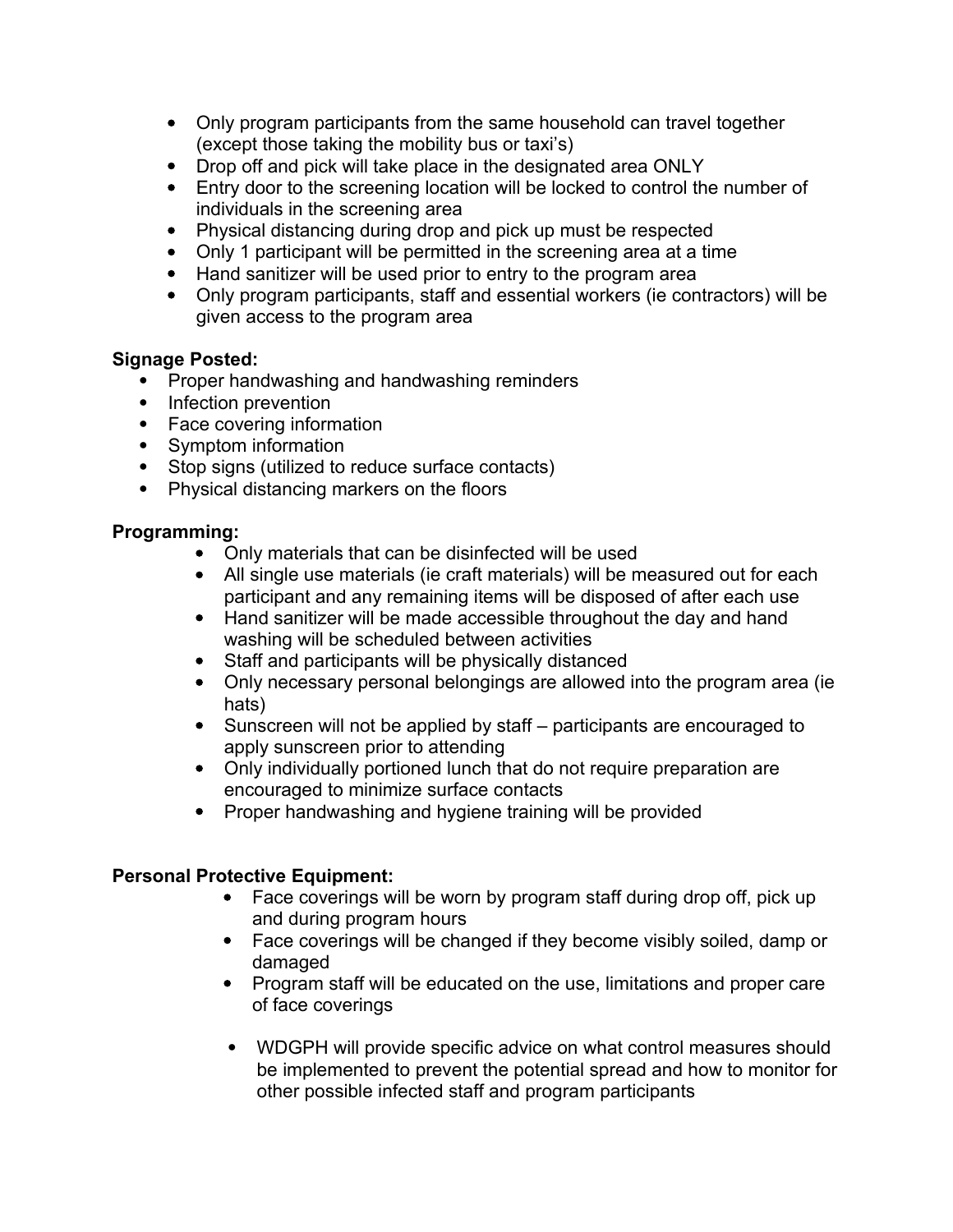- 6. Cleaning and Disinfection
	- After all program participants have been picked up, proper cleaning and disinfection of the program space and items will take place
	- Any items that cannot be properly disinfected will be removed from the program and placed in a sealed container for a minimum of 7 days
- 7. Exclusion and Self-Isolation
	- Program participants awaiting COVID-19 test results will be excluded from the program

### **Cleaning and Disinfection Practices:**

- All single use materials will be disposed of after each cohort
- Cleaning and disinfecting throughout programming and deep clean at the end of each program day
- All surfaces will be cleaned before being disinfected
- Staff will document on a cleaning log after each cleaning and disinfection of the area

### **Infection Prevention and Control Plan**

#### Definitions:

| Clean                                     | <b>Disinfect</b>                     |
|-------------------------------------------|--------------------------------------|
| Cleaning removes dust, debris and foreign | Disinfecting destroys or inactivates |
| material from a surface by scrubbing,     | both the bacteria and viruses        |
| washing and rinsing                       | identified on a product's label      |

| <b>Objects</b>        | <b>Clean</b> | <b>Disinfect</b> |
|-----------------------|--------------|------------------|
| Door handles          | X            | X                |
| Push plates           | X            | X                |
| Automatic door        | X            | X                |
| plates                |              |                  |
| Light switches        | X            | X                |
| Alarm panel           | X            | X                |
| Thermostat            | X            | X                |
| Photocopier           | X            | X                |
| Table tops            | X            | X                |
| Chairs                | X            | X                |
| <b>Drawer handles</b> | X            | X                |
| Machinery             | χ            | X                |
| <b>Headsets</b>       | X            | X                |
| Safety goggles        | X            | X                |
| <b>Tools</b>          | X            | X                |
| Counter tops          | χ            | X                |
| Appliances            | X            | X                |
| <b>Sinks</b>          | X            | X                |
| <b>Faucets</b>        | χ            | X                |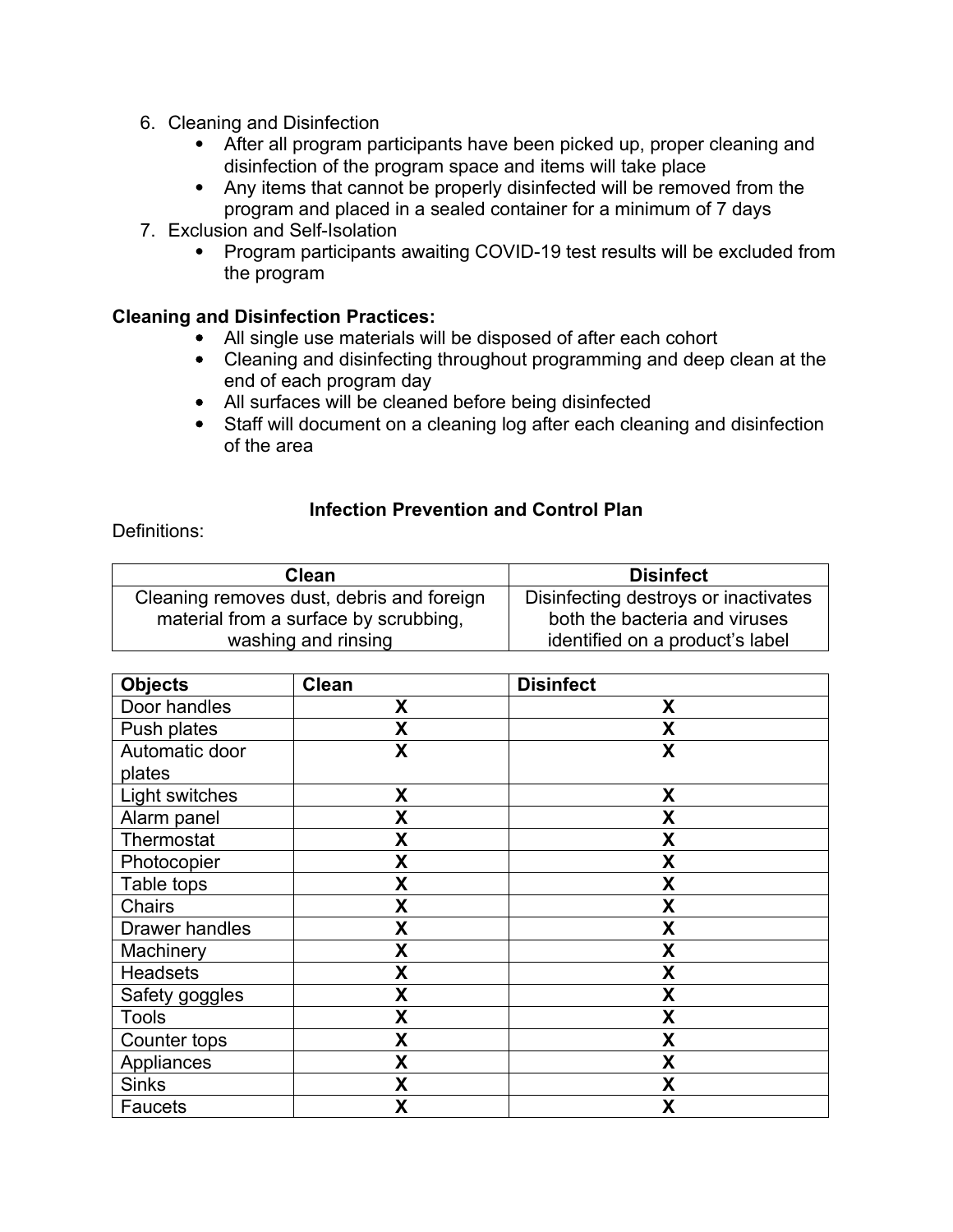| Computer keyboard      | Χ                | X |
|------------------------|------------------|---|
| Computer mouse         | χ                | χ |
| <b>Cabinet handles</b> | Χ                | X |
| Bathroom stall         | χ                | X |
| handles                |                  |   |
| <b>Toilet seats</b>    | X                | X |
| <b>Toilet Handles</b>  | X                | X |
| Soap Dispenser         | X                | X |
| Air freshener          | $\boldsymbol{X}$ | X |
| Paper towel            | X                | X |
| dispenser              |                  |   |
| Program materials      | X                | X |
|                        |                  |   |
|                        |                  |   |
|                        |                  |   |
|                        |                  |   |
|                        |                  |   |

#### **Quarantine:**

Items will be quarantined for a period of 7 days if they are unable to be disinfected

## **General Cleaning Practices**

#### **Before cleaning:**

- Gather materials required for cleaning
- Follow the manufacturer's instructions for proper dilution and contact time for cleaning and disinfecting solutions
- Put on appropriate PPE for cleaning
- Remove clutter before cleaning

#### **During cleaning:**

- Progress from the least soiled areas to the most soiled areas
- Progress from high surfaces to low surfaces
- Collect waste, handling plastic bags from the top
- Change cloths frequently

#### **After cleaning:**

- Clean and disinfect tools used for cleaning
- Dispose of gloves and wash hands

## **Additional Information**

**According to WDG Public Health, the best way to reduce the risk of infection is to practice general infection prevention control. This includes:**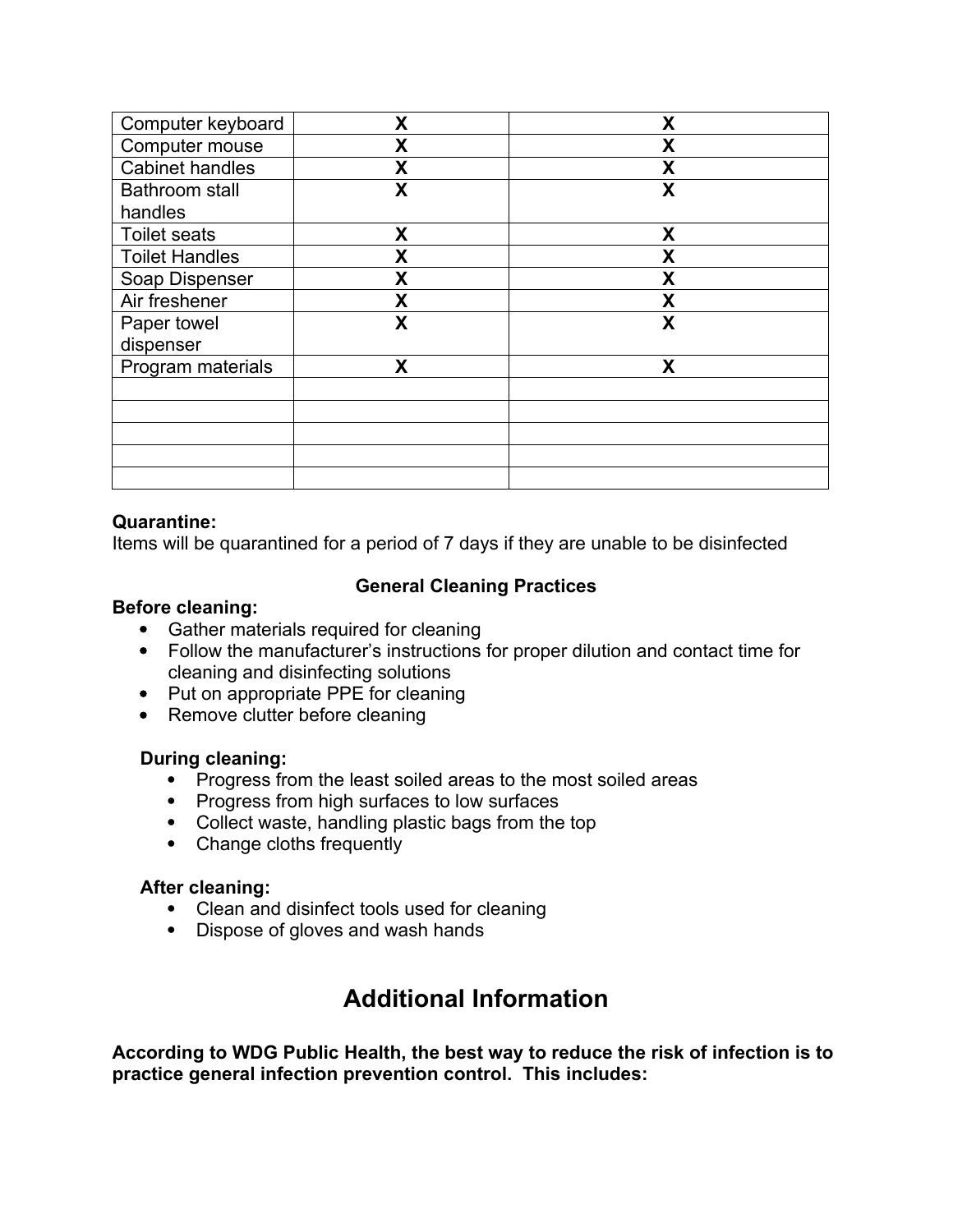- **Wash your hands often with soap and water or use a an alcohol based hand-sanitizer**
- **Avoid touching your eyes, nose and mouth with unwashed hands**
- **Avoid close contact with people who are ill**
- **Stay at home if you are ill**
- **Cover your cough or sneeze with a tissue, then immediately through the tissue in the garbage and wash your hands**
- **Cough and sneeze into your sleeve or arm in you do not have a tissue**
- **Clean and disinfect frequently touched objects and surfaces like door knobs, light switches etc**
- **Wipe down phones and computer devices regularly with alcohol wipes**
- **Self-isolate if you are symptomatic or have been exposed to the virus**

## **Helpful Links**

**[https://www.canada.ca/content/dam/phac-aspc/documents/services/publications/](https://www.canada.ca/content/dam/phac-aspc/documents/services/publications/diseases-conditions/coronavirus/about-coronavirus-disease-covid-19/about-coronavirus-disease-covid-19-eng.pdf) [diseases-conditions/coronavirus/about-coronavirus-disease-covid-19/about](https://www.canada.ca/content/dam/phac-aspc/documents/services/publications/diseases-conditions/coronavirus/about-coronavirus-disease-covid-19/about-coronavirus-disease-covid-19-eng.pdf)[coronavirus-disease-covid-19-eng.pdf](https://www.canada.ca/content/dam/phac-aspc/documents/services/publications/diseases-conditions/coronavirus/about-coronavirus-disease-covid-19/about-coronavirus-disease-covid-19-eng.pdf)**

**[https://www.wdgpublichealth.ca/your-health/covid-19-information-public/about](https://www.wdgpublichealth.ca/your-health/covid-19-information-public/about-covid-19)[covid-19](https://www.wdgpublichealth.ca/your-health/covid-19-information-public/about-covid-19) [https://www.wdgpublichealth.ca/your-health/covid-19-information-public/](https://www.wdgpublichealth.ca/your-health/covid-19-information-public/community-supports-and-contacts) [community-supports-and-contacts](https://www.wdgpublichealth.ca/your-health/covid-19-information-public/community-supports-and-contacts)**

**[https://www.wdgpublichealth.ca/your-health/covid-19-information-public/tracing](https://www.wdgpublichealth.ca/your-health/covid-19-information-public/tracing-testing-and-results)[testing-and-results](https://www.wdgpublichealth.ca/your-health/covid-19-information-public/tracing-testing-and-results)**

**[https://www.wdgpublichealth.ca/your-health/covid-19-information-public/reliable](https://www.wdgpublichealth.ca/your-health/covid-19-information-public/reliable-information-sources)[information-sources](https://www.wdgpublichealth.ca/your-health/covid-19-information-public/reliable-information-sources)**

**[https://www.wdgpublichealth.ca/your-health/covid-19-information-public/self](https://www.wdgpublichealth.ca/your-health/covid-19-information-public/self-monitoring-self-isolation-and-physical-distancing)[monitoring-self-isolation-and-physical-distancing](https://www.wdgpublichealth.ca/your-health/covid-19-information-public/self-monitoring-self-isolation-and-physical-distancing)**

**[https://www.wdgpublichealth.ca/your-health/covid-19-information-public/](https://www.wdgpublichealth.ca/your-health/covid-19-information-public/infection-prevention) [infection-prevention](https://www.wdgpublichealth.ca/your-health/covid-19-information-public/infection-prevention)**

**[http://www.health.gov.on.ca/en/pro/programs/publichealth/coronavirus/docs/](http://www.health.gov.on.ca/en/pro/programs/publichealth/coronavirus/docs/2019_reference_doc_symptoms.pdf) [2019\\_reference\\_doc\\_symptoms.pdf](http://www.health.gov.on.ca/en/pro/programs/publichealth/coronavirus/docs/2019_reference_doc_symptoms.pdf)**

**Should you have any questions or concerns regarding Torchlight Services' Health and Safety Requirements please do not hesitate to contact Kim Court, Program Coordinator at 519-822-7600 or email me at [kimc@torchlightservices.ca](mailto:kimc@torchlightservices.ca)**